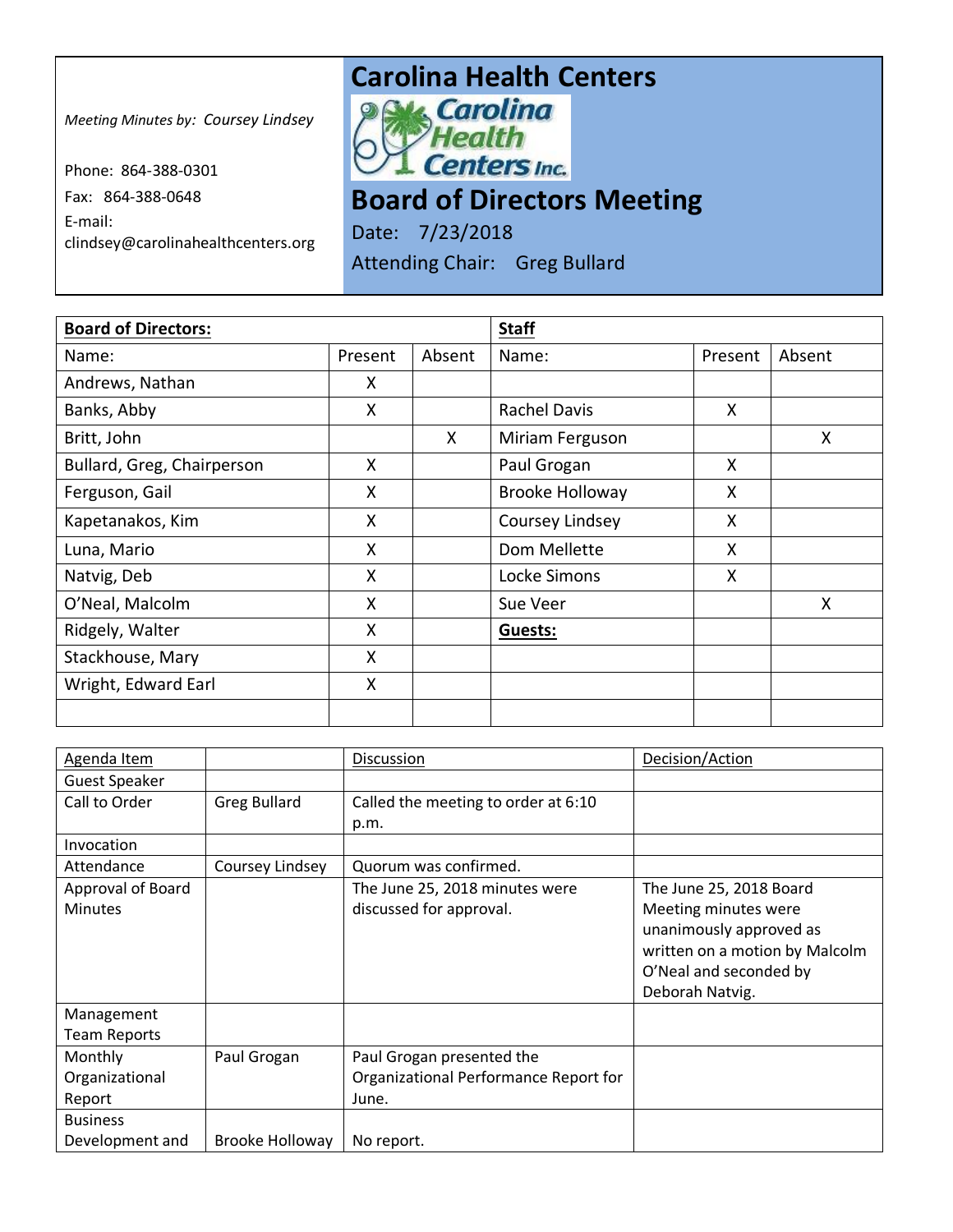| Corporate<br>Compliance       |          |                                                                                                                                                                                                                               |                                                                                                                                                                                                                                                          |
|-------------------------------|----------|-------------------------------------------------------------------------------------------------------------------------------------------------------------------------------------------------------------------------------|----------------------------------------------------------------------------------------------------------------------------------------------------------------------------------------------------------------------------------------------------------|
| Monthly<br>President's Report | Sue Veer | Coursey Lindsey distributed a written<br>President's report and presented a<br>PowerPoint on Sue Veer's behalf.<br>The report discussed the following:                                                                        |                                                                                                                                                                                                                                                          |
|                               |          | Federal oversight of the 340BDrug<br>Pricing Program                                                                                                                                                                          | Third House E&C Committee<br>hearing - 15 reform bills<br>circulating in the House.<br>Hearing convened by<br>independent commission - CHC<br>testified.<br>Comments have been submitted<br>in response to Trump's Blueprint<br>on lowering drug prices. |
|                               |          |                                                                                                                                                                                                                               | We are currently ramping up for<br>both state and federal funding<br>requests.                                                                                                                                                                           |
|                               |          | <b>Breaking News:</b><br>Chris Christian, CHC's Financial<br>Analyst/340B Compliance Manager has<br>successfully completed the Apexus<br>Certified Expert and is one of only a<br>few certified 340B "Aces" in the<br>Nation. |                                                                                                                                                                                                                                                          |
|                               |          | Department of Pharmacy                                                                                                                                                                                                        | Audit starts August 6 <sup>th</sup> week.<br>CHC is continuing to explore<br>Clinton location.                                                                                                                                                           |
|                               |          | Department of Family Medicine                                                                                                                                                                                                 | Unexpected physician vacancy at<br>LC4.                                                                                                                                                                                                                  |
|                               |          | <b>Department of Pediatrics</b>                                                                                                                                                                                               | Recruitment for 3 <sup>rd</sup> pediatrician<br>at Hometown Pediatrics is<br>ongoing - 2 viable candidates.                                                                                                                                              |
|                               |          | <b>Behavioral Health</b>                                                                                                                                                                                                      | All positions have been filled -<br>fully staffed.                                                                                                                                                                                                       |
|                               |          | <b>CIMS</b>                                                                                                                                                                                                                   | Mid-year Partners Meeting, July<br>29-31.                                                                                                                                                                                                                |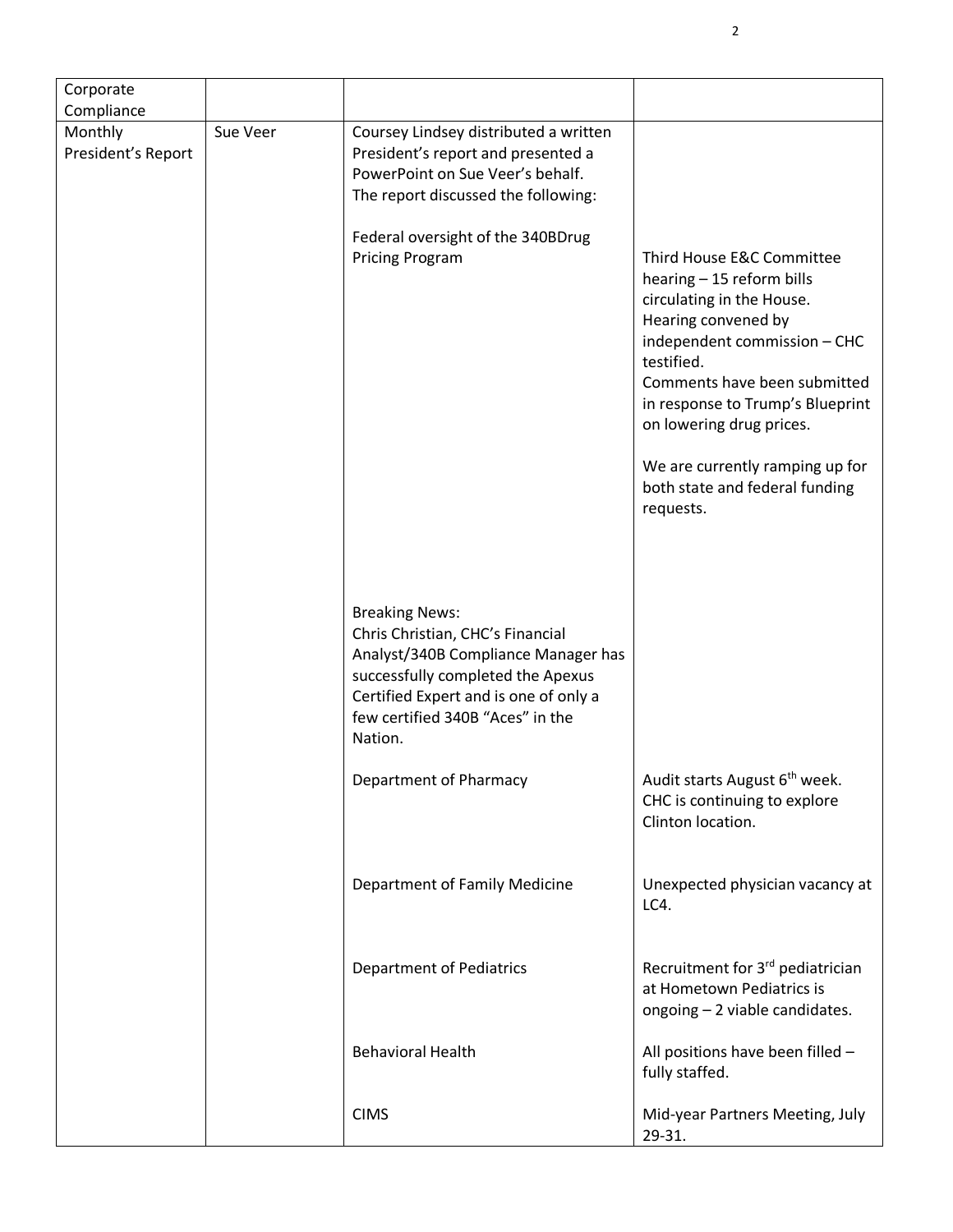|                      |                  | Consulting:                                                                                                                                                                                                                                                                                                                                                                                                                                                                                              |                                          |
|----------------------|------------------|----------------------------------------------------------------------------------------------------------------------------------------------------------------------------------------------------------------------------------------------------------------------------------------------------------------------------------------------------------------------------------------------------------------------------------------------------------------------------------------------------------|------------------------------------------|
|                      |                  | <b>Consulting Assignments in progress:</b><br>Customized 340B training for California<br>Primary Care Association - 10/1/2018<br>Consulting assignments completed:<br>Planning and coordination of health<br>center programming for 2018 340B<br><b>Coalition Summer Meeting complete:</b><br>Total Billed for May: \$2,125<br><b>Total Billed for June:</b><br>\$1,875<br>Total Billed for July:<br>\$3,000                                                                                             |                                          |
|                      |                  | A copy of Sue's reports will be retained                                                                                                                                                                                                                                                                                                                                                                                                                                                                 |                                          |
|                      |                  | with the official copy of the minutes                                                                                                                                                                                                                                                                                                                                                                                                                                                                    |                                          |
|                      |                  | and are available to board members<br>on the board portal.                                                                                                                                                                                                                                                                                                                                                                                                                                               |                                          |
| <b>Chief Medical</b> | Dr. Locke Simons | Dr. Simons presented a summary of                                                                                                                                                                                                                                                                                                                                                                                                                                                                        |                                          |
| Officer's Report     |                  | the organization's performance in                                                                                                                                                                                                                                                                                                                                                                                                                                                                        |                                          |
|                      |                  | achieving the quality measures.                                                                                                                                                                                                                                                                                                                                                                                                                                                                          |                                          |
|                      |                  | Discussed the need for a family                                                                                                                                                                                                                                                                                                                                                                                                                                                                          | Working on game plan in regards          |
|                      |                  | practice practitioner at LC4 and Ware<br>Shoals                                                                                                                                                                                                                                                                                                                                                                                                                                                          | to this and finding candidates.          |
|                      |                  | Discussed unexpected vacancy at LC4.                                                                                                                                                                                                                                                                                                                                                                                                                                                                     | Physician resigned.                      |
|                      |                  | <b>Risk Management Committee Meeting</b><br>held on - 7/17/2018:<br>Current state assessment:<br>Ongoing RM program<br>RM policies<br><b>Quarterly RM assessments</b><br>Annual report to the board<br>RM operating procedures<br>Setting and tracking RM goals<br>Developing and implementing<br>RM training plan<br>Incident reports procedures<br>discussed<br>Homework from previous<br>meeting turned in (results will<br>be presented next meeting)<br>Incident report summarization<br>and trends | Next RMC Meeting to be held<br>9/18/2018 |
|                      |                  | Dr. Simons presented the Chronically<br><b>Prescribed Controlled Medicines</b>                                                                                                                                                                                                                                                                                                                                                                                                                           |                                          |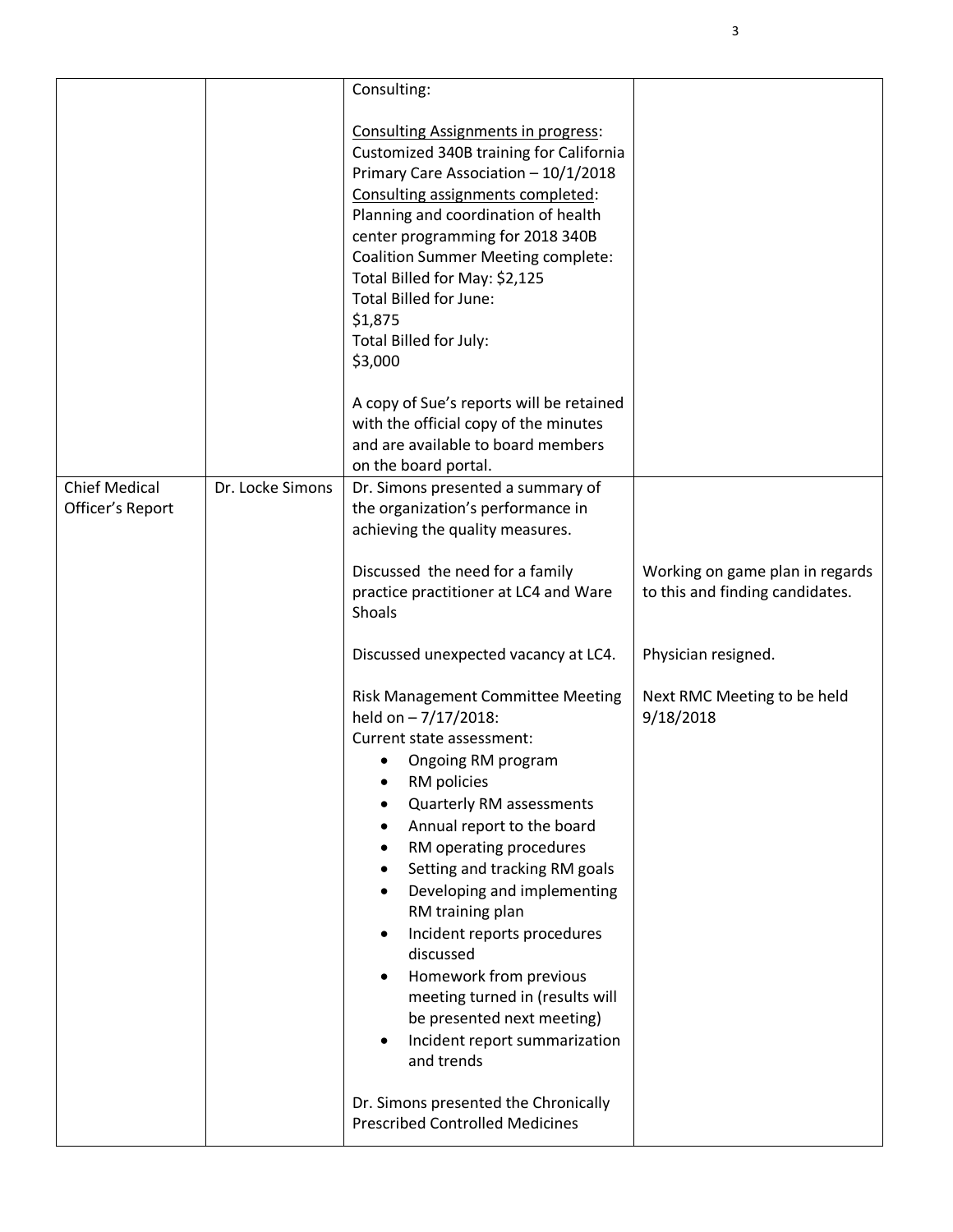|                        |                                              | Clinical Policy to the board and<br>motioned for approval by the board.                                                                                                                                                                                                                                                                                                                                                                              | Walter Ridgely motioned<br>approval for policy and Malcolm<br>O'Neal seconded the approval.<br>The policy was unanimously<br>approved by the board.                                     |
|------------------------|----------------------------------------------|------------------------------------------------------------------------------------------------------------------------------------------------------------------------------------------------------------------------------------------------------------------------------------------------------------------------------------------------------------------------------------------------------------------------------------------------------|-----------------------------------------------------------------------------------------------------------------------------------------------------------------------------------------|
|                        |                                              | A copy of Dr. Simons' presentation will<br>be retained with the official copy of<br>the minutes and are available to board<br>members on the board portal. A copy<br>of the Chronically Prescribed<br><b>Controlled Medicines Clinical Policy</b><br>will also be retained and available to<br>the board on the board portal.                                                                                                                        |                                                                                                                                                                                         |
|                        | For Distribution<br>Only                     | <b>Pharmacy Dashboard</b><br>$\bullet$                                                                                                                                                                                                                                                                                                                                                                                                               |                                                                                                                                                                                         |
| Pharmacy<br>Department | <b>Dominic Mellette</b>                      | Dominic presented the Department of<br>Pharmacy Quarterly report.<br>Atria Audit will begin August 7-8,<br>2018/                                                                                                                                                                                                                                                                                                                                     | Dominic and his team are<br>working to develop ways in<br>which patients/clients can<br>receive automated messages<br>informing them that it is time to<br>refill their prescription(s) |
|                        |                                              | Discussed direct and indirect<br>remuneration fees (DIR fees):<br>The cost a pharmacy pays to<br>participate in a PBM/plan's<br>network<br>Allow for the adjustment of the<br>٠<br>max allowable cost and the<br>contracted rate the plan<br>reimburses the pharmacy for a<br>medication.<br>The reimbursement or fee to a<br>$\bullet$<br>pharmacy for meeting or failing to<br>meet certain quality measures.<br>Discussed pharmacy refill updates |                                                                                                                                                                                         |
|                        |                                              | A copy of Dominic's presentation will<br>be retained and available to board<br>members on the board portal.                                                                                                                                                                                                                                                                                                                                          |                                                                                                                                                                                         |
| Committee              | Executive<br>Committee                       | No report.                                                                                                                                                                                                                                                                                                                                                                                                                                           |                                                                                                                                                                                         |
| Reports                | Finance<br>Committee                         | Finance Committee recommended an<br>increase in equipment budget/capital<br>threshold to \$5,000 to the board.                                                                                                                                                                                                                                                                                                                                       | Recommendation for increase in<br>equipment budget/capital<br>threshold to \$5,000 was<br>unanimously approved by the<br>board.                                                         |
|                        | Development<br>Committee -<br>Malcolm O'Neal | No report.                                                                                                                                                                                                                                                                                                                                                                                                                                           |                                                                                                                                                                                         |